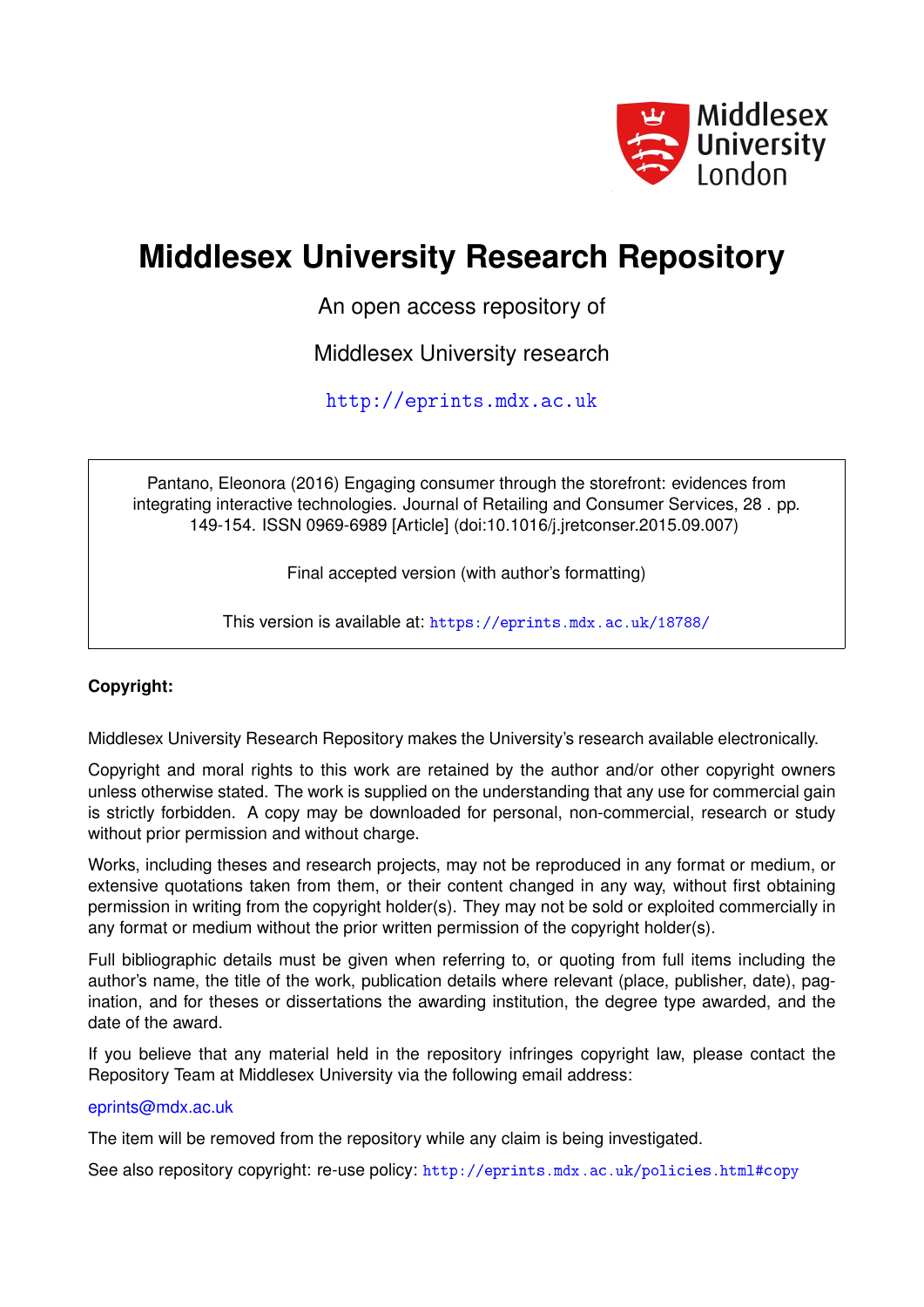# **Engaging consumer through the storefront: evidences from integrating interactive technologies**

Pantano E. (2016). Engaging consumer through storefront: evidences from integrating interactive technologies. Journal of Retailing and Consumer Services, 28, pp. 149-154

**Abstract**. Although previous studies identified the importance of storefront windows on consumer's entry decision, there is still a lack of research on engaging consumers at the storefront through the integration with interactive technologies.

The purpose of this study is to carry out an exploratory investigation into the consumers preference for a certain store based on the storefront windows (in terms of entry decision), with emphasis on the current most attractive interactive technologies. Thus, we examine the extent to which an exploratory sample of consumers is influenced by storefront interactive technologies.

Emotional aspects emerge as the most influencing ones in the case of traditional storefronts, while both emotional and functional aspects emerge as the most influencing factors while considering the integration of interactive technologies. In particular, our results shed light on the way these elements can be managed for the design of future attractive storefront windows, by providing important insights for scholars and practitioners.

**Keywords**: store window design; retailing; entry-decision; consumer behaviour, technology management; innovation management; pervasive retailing

#### **1. Introduction**

Prior studies figured out the importance of exterior store atmospherics with emphasis on the storefront windows on consumers behaviour (Sen et al., 2002; Cornelius et al., 2010; Oh and Petrie, 2012; Jain et al., 2014). These represent the first contact point between consumer and retailer, while it is able to persuade consumers to enter the store and subsequently purchase (Jain, 2014). Hence, in a short time these visual elements need to (i) create a visual impact, (ii) differentiate retailers from other competitors, and (iii) anticipate a further exceptional experience in the store.

Moreover, changes in consumer demand, and the availability of innovations for enhancing retail process including new interactive tools for supporting shopping experience may affect consumers' preferences of a certain store, which in turn pushes marketers to understand the extent to which consumer's behaviour towards retailers varies as a function of different characteristics (Jain et al., 2014; Pantano, 2014). For instance, in the last decades a huge number of points of sale changed their format and layout, service offer, and delivering modalities, by integrating advanced technologies with the promise of superior shopping experiences (Kourouthanassis et al., 2007; Papagiannidis et al., 2013; Ngo and O'Cass, 2013; Rese et al., 2014). As a consequence, there was a shift from traditional points of sale with basic service functions to technology-based services, under the principle that the combination of technological, interactive and entertaining technologies would attract more consumers (Demirkan and Spohrer, 2014; Pantano and Viassone, 2015). In fact, offering more services while enriching the traditional ones may induce consumers to engage more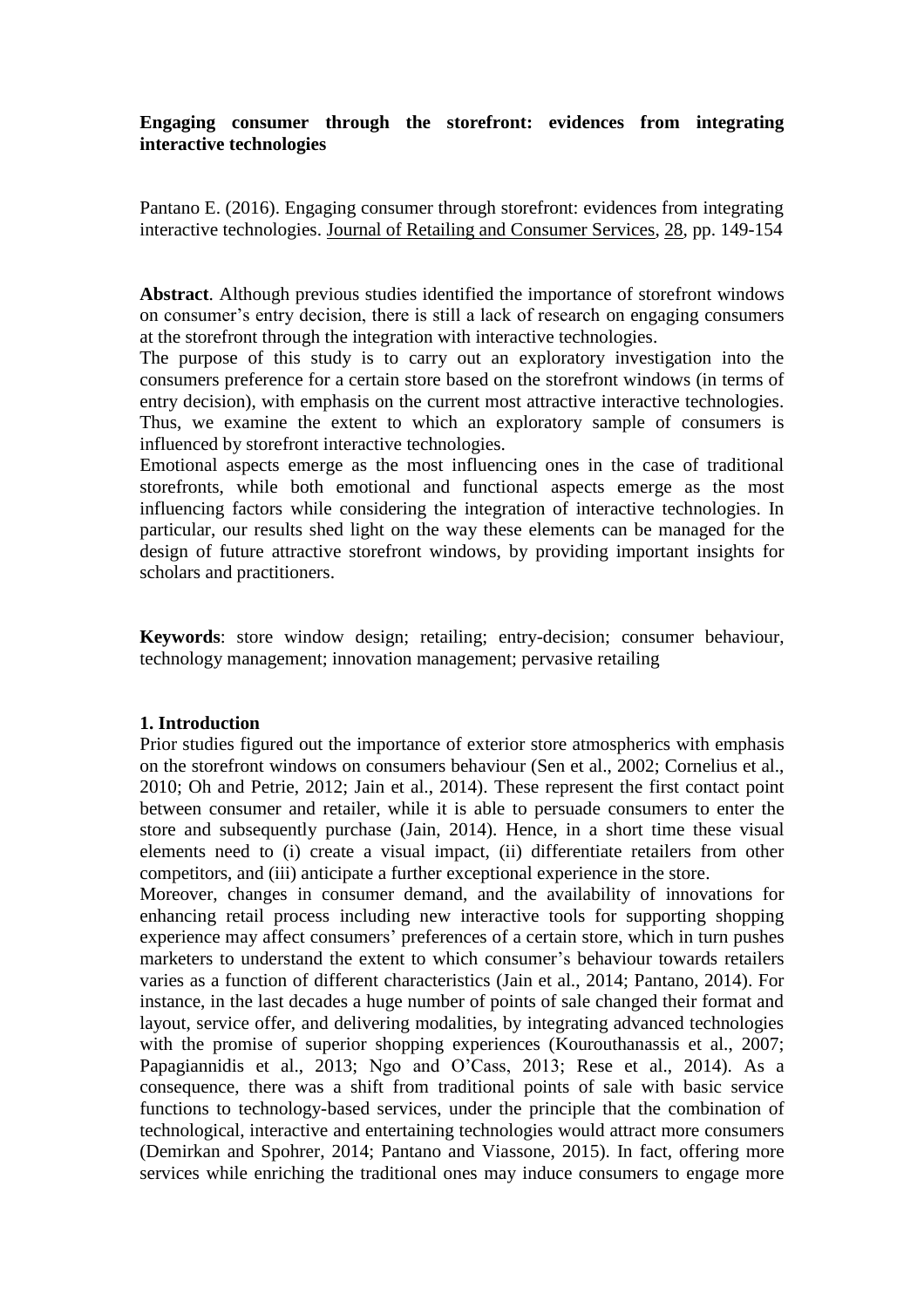purchases in stores. To achieve this goal, few retailers recently introduced some interactive technological elements within the storefront window for a trial period, such as Lacoste and Kate Spade. In particular, for celebrating the  $80<sup>th</sup>$  anniversary, the first one introduced an interactive sculpture on the storefront window at the 5<sup>th</sup> Avenue, New York, consisting of 50 tennis balls attached to a stepper motor, while the motion tracking camera (located within the window) tracked the movement of pedestrians as they walked, and moved the tennis balls accordingly, to catch consumers interest and invite them to enter the store. Similarly, another interactive storefront concept has been tested in July 2013 in New York by the partnership between eBay and Kate Spade, which allowed consumers to select and buy anytime products of the brand through the touch screen located within one of the 4 storefronts window who introduced the technology. Thus, customers were able to choose among 30 different products available, while new products have been added each Saturday during the opening hours of the sore. Another example set in October 2014 in Italy, when the Italian Luxury Department store, *LaRinascente*, launched innovative mannequins in Milan for the brand Moschino. These new mannequins consisted of a screen (based on three-message trivision sign) displaying the virtual image of the 3 different clothes, which in turn changed in order to frequently provide mannequins wearing new clothes, while the "head" was a traditional mannequin head. These changes in storefront were able to catch pedestrians' attention.

Despite the increasing interest of scholars and practitioners towards the power of storefront and the enhancements prompt by new technologies (Paradiso and Leo, 2005; Reitberg et al., 2009; Dennis et al., 2010; Oh and Petrie, 2012; Jain et al., 2014), a comprehensive view of the advantages of the introduction of interactive technologies and related services directly at the storefront window is still missing.

The aim of this study is to examine consumers' store choice based on the storefront windows, with emphasis on the integration with interactive technologies available directly from the storefront. The study focuses on the Italian context, involving a sample of 52 consumers.

The reminder of this paper is organized as follows. First, we summarize prior studies on consumers' preference of storefront window and discuss the importance of entry decision. Next, we outline the design of our experiments, followed by a discussion of the sample and data collection. Then, we provide details of the set elements emerging as the most influencing ones. This paper is completed with a discussion of the findings, and future research directions and implications for storefront design and development.

# **2. Theoretical Background**

#### **2.1 Store atmosphere and shopping behaviour**

Store environment is able to solicit consumers' emotional response, by affecting their purchasing decision making (Thang and Tan, 2003; Oh et al., 2008; Michon et al., 2005). In fact, the physical surroundings stimulate either positive or negative behaviours within the shopping environment, in terms of time spent, amount of purchases, positive word-of-mouth, loyalty to retailer and brand, etc.. Hence, creating a pleasant store atmosphere plays a key role in the development of the most efficient retail strategies (Thang and Tan, 2003; Pantano, 2014; Poncin and Mimoun, 2014). Baker (1986) classified these elements into three main groups: ambient factors, design factors and social factors. Ambient factors consist of the conditions of the store, including non-visual elements such as music, lights, scent, temperature (Chebat et al.,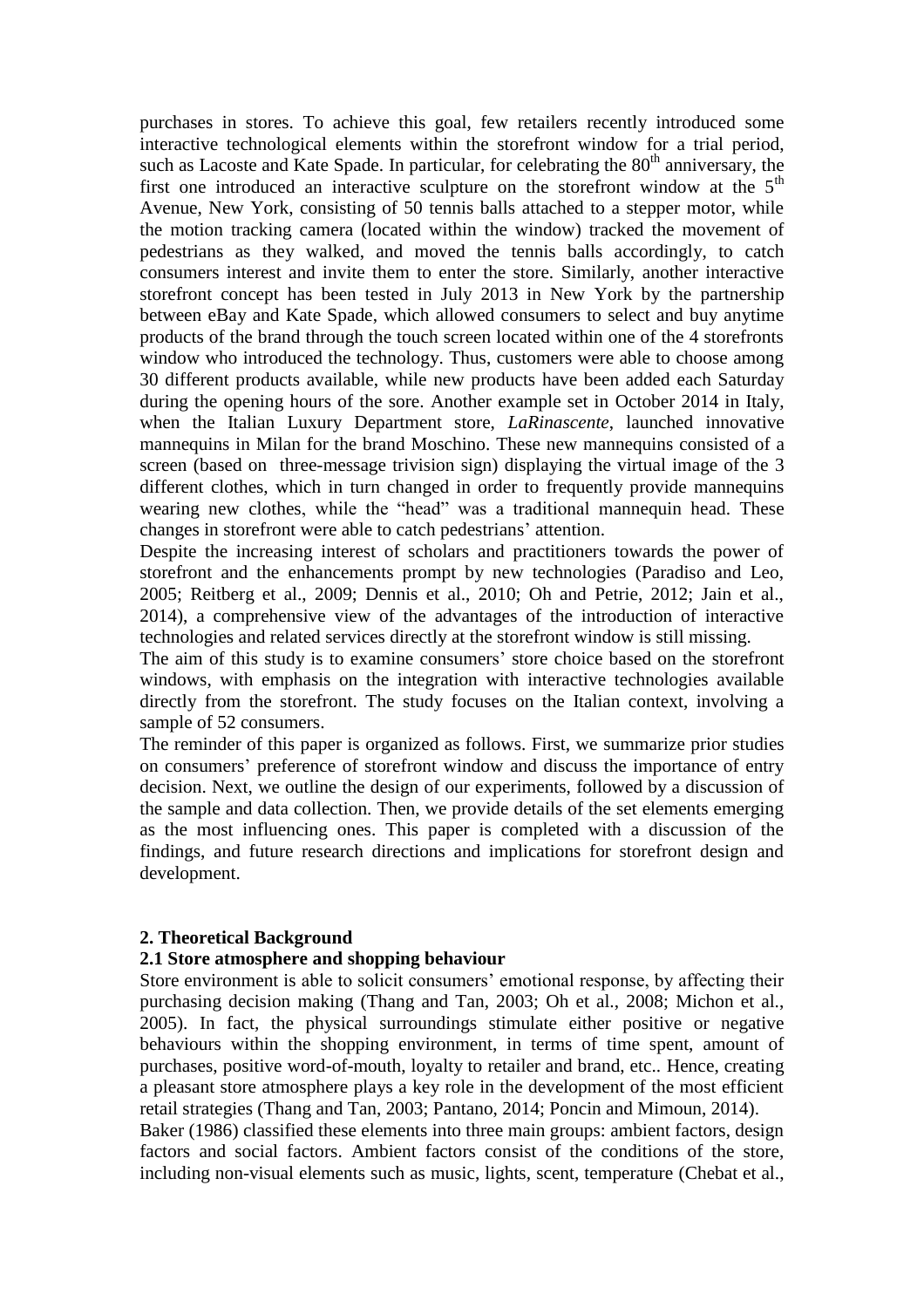2001; Dube and Morin, 2001; Michon et al., 2005; Oh et al., 2008). Design factors includes store architecture, dimension, layout, product display, colours, style, etc., (Thang and Tan, 2003; Kent and Kirby, 2009; Kirby and Kent, 2010, Paswan et al., 2010). While social factors refer to the people within the store, including the number salespersons (if limited consumers may perceive an inadequate access to service encounters), number of consumers, behaviour of salespersons (Michon et al., 2005; Oh et al., 2008; Noon and Mattila, 2009). In particular, the high number of consumers, perceived as crowding, might discourage consumers to continue the activity, by soliciting negative feelings towards the human density. The crowded store environment results from a limited human space, scarcity of merchandise allocation, and insufficient floor layout design, with negative consequences on clients' satisfaction and purchase intentions (Li et al., 2009; Noon and Mattila, 2009; Lee et al., 2011).

The introduction of advanced technologies might improves the physical store features, by enhancing product display, location, information access, purchase modalities, etc. (Papagiannidis et al., 2013; Demirkan and Spohrer, 2014; Poncin and Mimoun, 2014; Pantano and Timmermans, 2014; Baek et al., 2015). Examples include self-checkout cash desks at groceries, informative touch screen displays in large department stores for identifying and searching items in the stores, mobile apps providing a sort of shopping guide within the store, etc.. In the one hand, these innovative systems enlarges the products offer; in the other one they while provide enriched information on the items, while evoking consumers' positive feelings (Dennis et al., 2010).

Starting from the technology acceptance model (Davis, 1989) and its extension (Kim and Forsythe, 2009; Kim and Lee, 2013; Gross, 2015; Evanschitzky et al., 2015; Yang et al., 2015), the majority of the studies declined consumers acceptance of the technological innovations in retail settings as a consequence of perceived ease of use, usefulness, enjoyment, trust in the employed technology, etc.. The above mentioned studies agreed on the possibility to influence consumer purchase behaviour through the store environment, referring to the interior variables (including atmosphere, enriched service prompted by technology, etc.), while the external ones, mainly devoted to the visual appeal of the storefront window, provides the first impression of the store and influence consumer entry decision (Oh and Petrie, 2012). Hence, the external atmosphere, with emphasis on the storefront window is still under investigated.

#### **2. 2 Storefront windows and consumer behaviour**

Storefront windows are a powerful tool for communicating products and motivating consumers' to enter the store (Yildrin et al., 2007). This decision might be further influenced by need of collecting more information on products they saw on the window display or learning more about the sales and promotions announced there, etc. (Sen et al., 2002; Oh and Petrie, 2012).

Similar to the role of store atmospherics, effectiveness of a store window relies to the visual stimuli used to positively influence consumers' behaviour (Oh and Petrie, 2012; Kernsom and Sahachaisaeree, 2012). These stimuli involve (i) design elements, such as brightness, saturation, colour, light intensity, texture, shapes, textual style, and merchandise display; (ii) product and product positioning (including price); and (iii) window display style (including concept, content, season and product) (Oh and Petrie, 2012; Kernsom and Sahachaisaeree, 2012). Concerning the design elements, certain colours are able to solicit more positive feelings in consumers creating a particular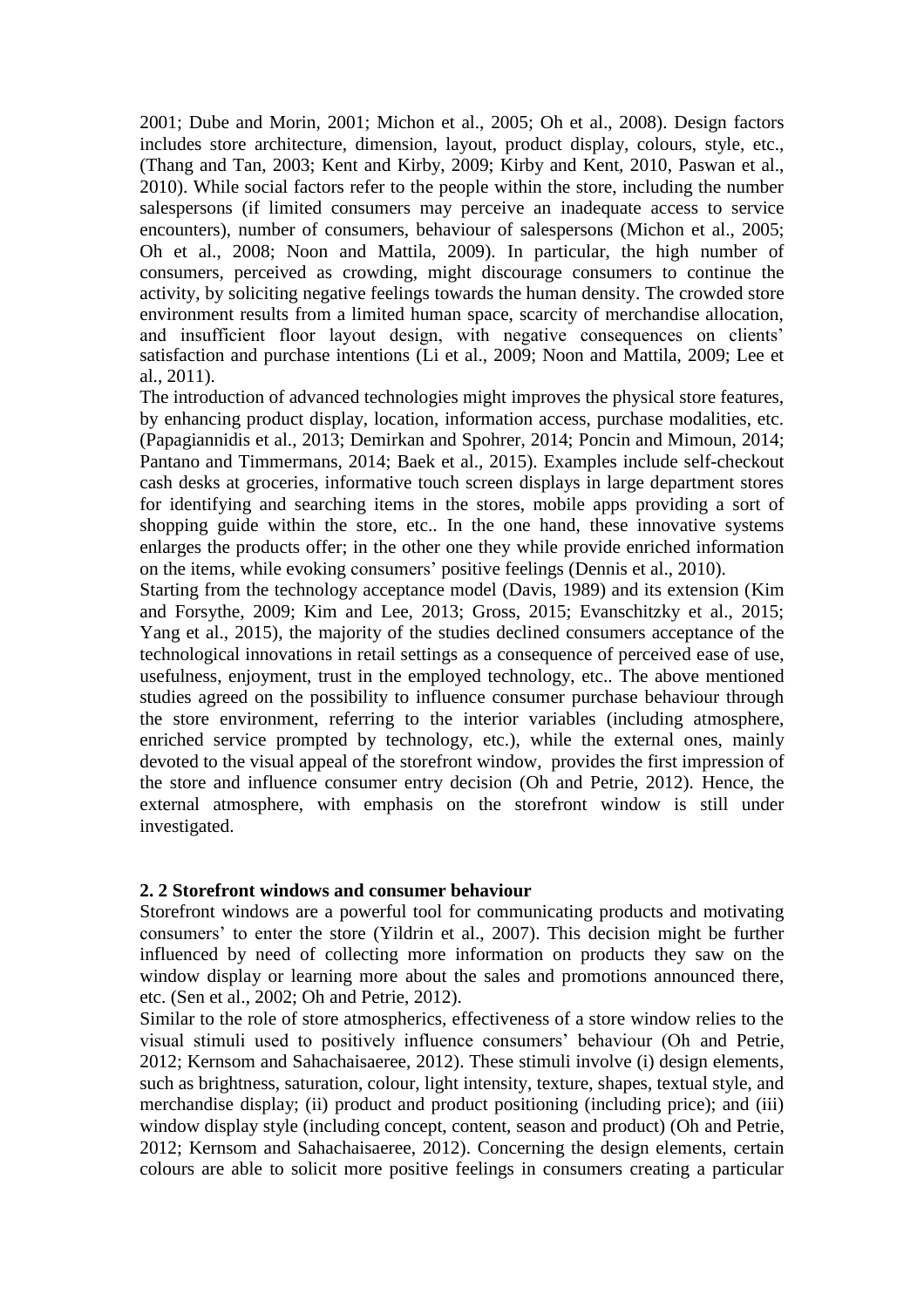mood potentially pushing consumers to make a purchase (Jain et al., 2014). For instance, before the Valentine's Day, the most of the stores are characterized by red colour, usually associate with the passion and love, inviting consumers to buy a Valentine's gift. Concerning the product and product positioning, products can be located in the center of the display surrounded by other elements, or they can occupy only a limited part of the scene. Similarly, the price or details on price and promotion might be or not visible from the storefront. The right number of displayed information might solicit consumers attention without totally satisfying it, in order to influence their entry decision. Concerning the display style, windows often tend to reproduce the season, for instance in the winter time they tend to recreate winter and snowing scenarios, or in the Christmas time, they propose Christmas trees and other elements recalling the holiday.

Prior studies proposed a further classification of the window typologies, such as (i) the merchandise-one able to support *understating*, and the artistic one promotes the *exploration* (Oh and Petrie, 2012); (ii) the flat, arcade or corner window (Yildrim et al., 2007). The flat category consists of a straight line with the entrance aligned on this line, arcade category extends from the shop's entrance set back between two windows in order to increase the surface for showing products, whereas the third category is specifically employed for those stores located in corners; and (iii) the thematic and non-thematic based on the design (Oh et al., 2008), where the thematic design presents the products according to a story or a concept, a lifestyle-type atmosphere. Meaningful examples of thematic windows are often available for large department stores, for instance, in March 2015, Harrods (London, UK) celebrated the launch of the new Disney movie based on Cinderella tale devoting each window to a certain scene of the movie. These windows further invited pedestrians to enjoy the collection of Cinderella-inspired shoes, created by designers such as Stuart Weitzman and able to solicit the dream of both fairy-tale lovers and fashion fans.

To date, literature provides studies offering preliminary indications on the basic factors for the design of an effective storefront window (see Oh and Petrie, 2012), without taking into account the possible ripple effects of interactive technologies on these factors, or how traditional elements of a window and new technologies can be successfully merged.

#### **2.3 Storefront windows and advanced technologies**

As anticipated, in the recent years scholars investigated the integration of advanced technologies within the physical point of sale for positively influencing consumer behaviour (Papagiannidis et al., 2013; Demirkan and Spohrer, 2014; Pantano, 2014; Poncin and Mimoun, 2014; Pantano and Viassone, 2015). More recently, some preliminary studies highlighted the extent to which the higher innovative storefront increases the higher positive store image evaluation (Cornelius et al., 2010), by exploiting the innovativeness offered by virtual elements such as digital signage and mannequins (Bauer et al., 2011; Campos et al., 2012; Reitberger et al., 2009). In fact, interactive and touch screen displays might increasingly replace the traditional static signage. This represents the extension of multimedia applications to the urban spaces (Muller et al., 2009). As anticipated for in-store digital signage (Dennis et al., 2010), the benefits of this technology are manifold. It acts as an effective stimulus able to positively influence consumers' mood and subsequent purchase decision. To achieve this goal, some studies developed new storefront windows equipped with a new technology able to display information inside the window glass according to consumers' knock on the surface (even while the store is closed), by figuring out the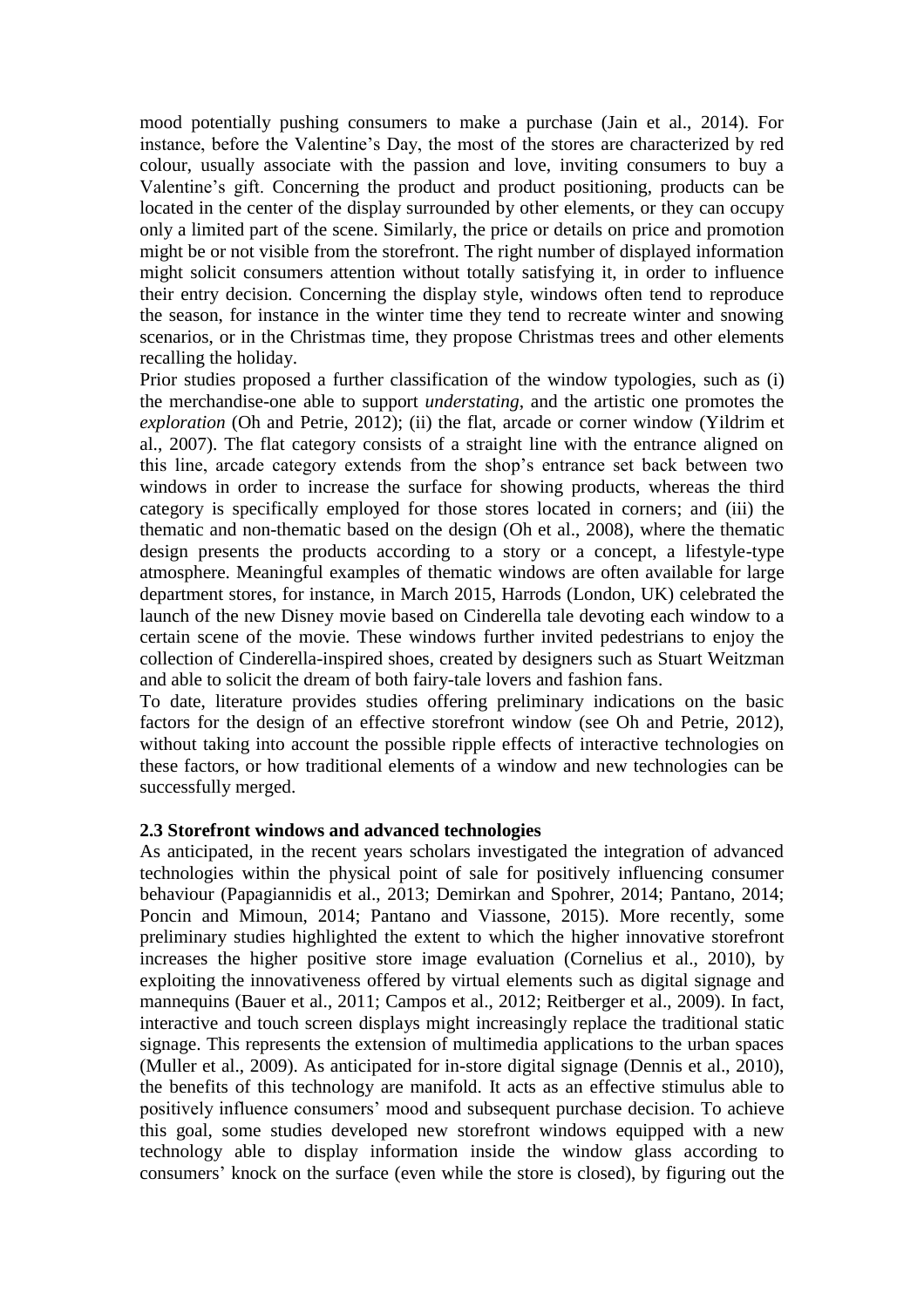large pedestrian usage and appreciation in terms of number of people approaching the window and number of people starting interacting with the system (Paradiso et al., 2002; Paradiso and Leo, 2005). Similarly, few studies compared the interactive and the traditional mannequins on the storefront, by investigating the influence on the interactive ones on time spent in front of the shop window (Reitberger et al., 2009). These studies figured out the longer time spent in the case of interactive mannequins. Meschtscherjakov and colleagues (2009) also hypothesized the replacement of the traditional window mannequins with the new interactive ones able to react according to consumers' (pedestrians') presence while displaying information.

Although these preliminary studies introduced a specific technology and figured out a positive consumers' reaction, literature still lacks of theoretical and empirical researches on generic technology integration directly in storefront, which would be able to provide clear analysis of consumers' responses. Hence, the research on this direction is still in the early stage.

Summarizing, despite the role of storefront displays for augmenting consumers' flows and the spread of advanced technologies within the points of sale, little attention has been paid on the factors consumers' judge more important for their choice including the integration of technologies directly on the storefront windows. While real examples of integration of interactive technologies within the storefront windows are increasing, scientific literature still lack of studies in this direction.

### **3. Methodology of research**

The present studies employs an exploratory qualitative approach to provide insights on consumers' experiences and opinions largely used in academy for exploring new phenomena and draw up new theories (Bailey 2014). In particular, this approach allows interpreting subjects of the study and exploiting the emerging knowledge to contribute to the literature. Focus group has been largely employed by market researches for achieving data-rich insights and depth analysis on consumers' attitudes (Harris and Dennis, 2011). Through this method, respondents felt free to share their personal opinions, while the interviewer accumulated the responses from all participants, as suggested by Hines (2000).

We conducted 6 focus groups of 8 participants based on open-ended questions allow consumers experience with storefronts windows to emerge., Therefore, a convenience sample of 48 respondents was drawn from two Italian universities. We assumed this sample as well suited to our research because young participants have a certain expertise of advanced technologies (i.e. smartphones), and are aware of internet and mobile tools for shopping (Papagiannidis et al., 2013). Similarly, current literature on technological innovations in retail settings frequently involves this kind of subject for research (Papagiannidis et al., 2013; Rese et al., 2014), since they can be considered the "shoppers of the future" (Harris and Dennis, 2011).

The six focus groups were of between 1 hour and 1 hour 30 minutes duration and took place in January and February 2015.

Each focus group was moderated by the researcher and audio-recorded. After some introductory questions such as "do you know why you are here" and "Can I assume that you entered a shop only because of the windows at least once", the moderator invited respondents to focus on their experience with the physical channel for shopping, by excluding the e-stores and online storefronts, mobile stores, etc.. Subsequently, moderator investigated their attention towards the storefront windows and the influences on their entry decision and purchase intention.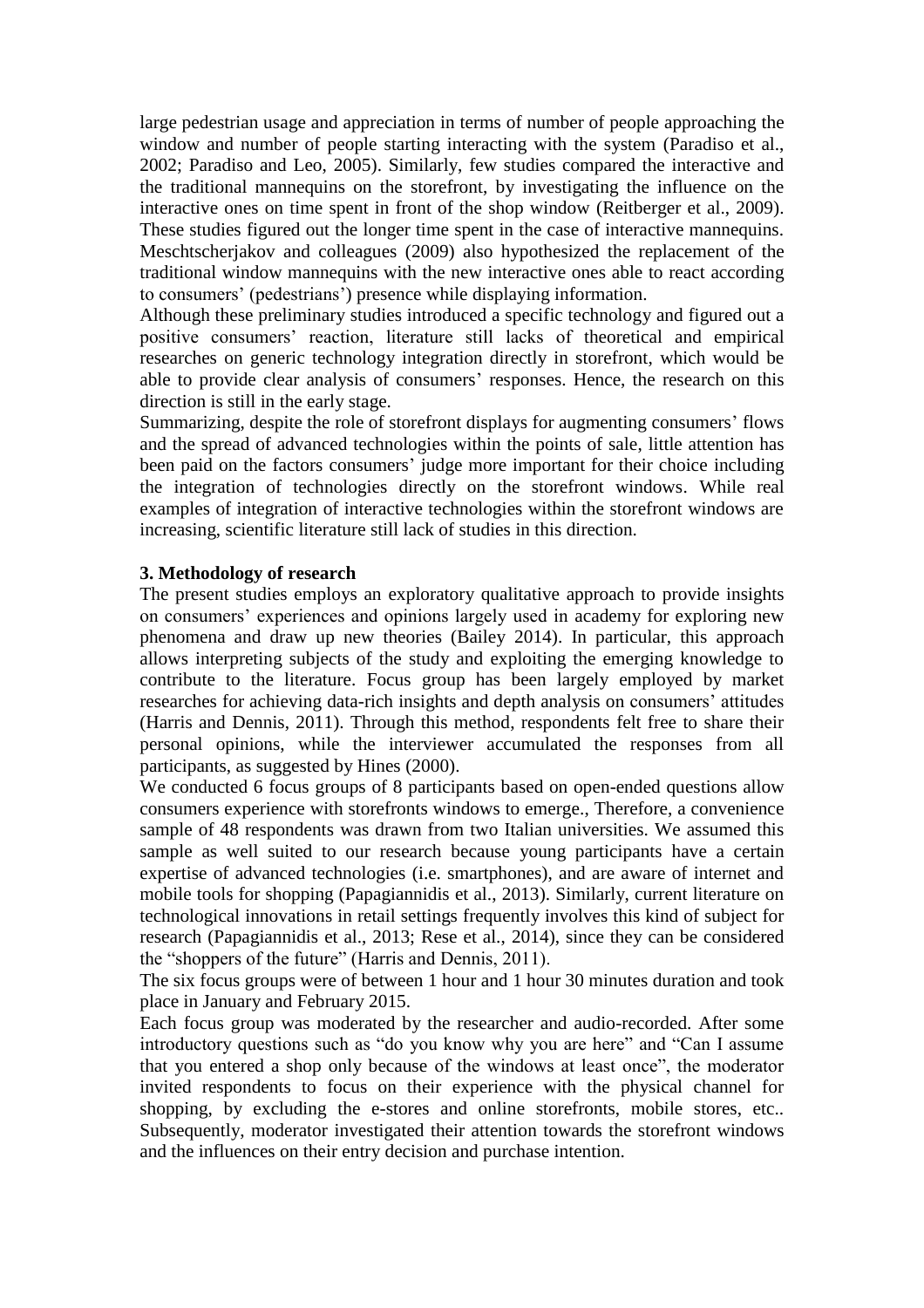Finally, participants were invited to reflect on some possible touch screen displays and other interactive technologies introduced on a limited number of storefront windows and for a limited time, and to comment on whether they would be attracted by this type of service and why/why not.

We adopted a systematic approach to data analysis, which supported researcher to focus on the most important findings. MaxQda software supported the coding process for listing key concepts and ideas, by uploading the responses emerging from the focus groups.

All participants usually purchase in a physical point of sale (5 rarely, 25 twice per month and 18 at least once per week), and based the entry decision only on the storefront window (17 participants often and 24 very often).Table 1 summarizes the age of focus group participants.

| Age          | <b>Number</b> |
|--------------|---------------|
| $20 - 24$    |               |
| $25 - 30$    |               |
| <b>Total</b> | 48            |

Table 1: Ages of focus group participants

# **4. Findings**

#### **4.1 Storefronts influences on consumer behaviour**

### **4.1.1 Storefront and positive consumer behaviour**

As anticipated, the first step of the research consisting of figuring out the drivers of consumers' entry decision associated with the storefront. Therefore, the moderator invited members of the focus groups to freely suggest their points of view, by indicating the most important elements for a successful storefront. Participants indicated a large attention towards the lights and brightness of the windows, as well as the right usage of bright colours.

For instance, a male respondent stated:

"*I expect to see products properly lighted and bright colours. I don't like shadows… they don't allow to see well the products!*"

While two female respondents stated:

"*I like the lights and brightness. It makes me feel better. Thus, a store presented in this way makes me feel better. It would be a sort of source of happiness and I need to enter in this such a store*!".

"*The brightness of the windows is fundamental! How can I enter or even look a store with a dark window? The lights underline the products. Otherwise it seems dead*!". Similarly, another (male) participant specified:

"*I would buy in a store just because of the storefront totally in green*!".

These findings confirm the extent to which visual stimuli influence consumers at the storefront, in terms of color, brightness, and lights, as anticipated by previous studies (Oh and Petrie, 2012; Kernsom and Sahachaisaeree, 2012; Jain et al., 2014).

Moreover, respondents also showed an interest towards the presence of the product price for each presented item. Especially male respondents reported comments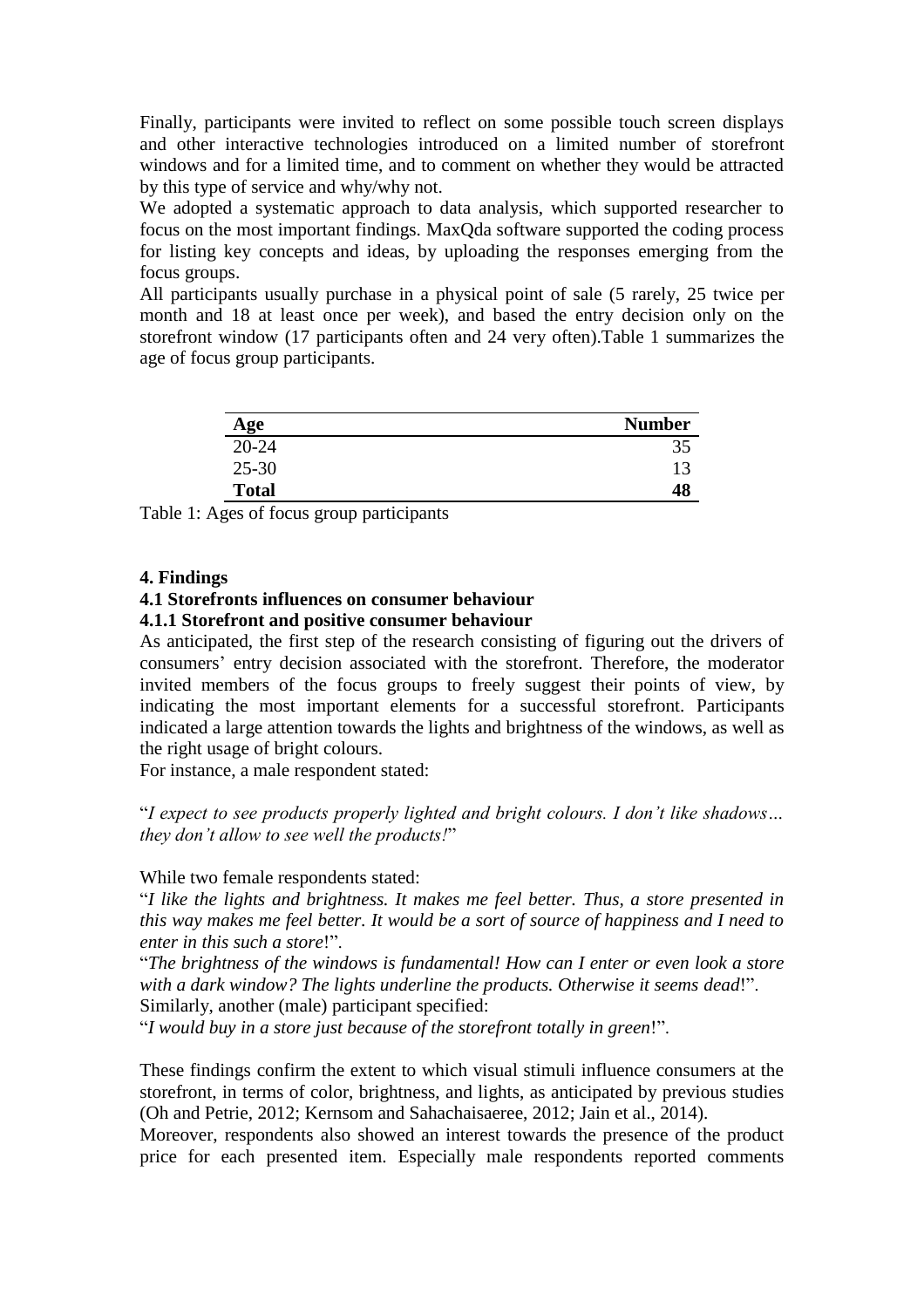concerning the price, by indicating a larger interest towards the presence of this element in the storefront if compared with the female ones:

"*I would never enter a store without the price indication on the windows. It means that the products are too expensive. It is not for me*!"

"*If I don't' see the price I don't understand if it is a storefront window or even a warehouse*".

This data sheds light on the price as the main feature of product, by extending the work of Kernsom and Sahachaisaeree (2012). Secondly, concerning the number of products presented and size of the storefront, respondents agreed on preferring the large windows displaying a huge number of products, by specifying that these products should be displayed with a certain order, for instance by recalling a particular theme:

"*An empty windows does not focus on the one product, just communicates a sense of absence*!" (female respondent)

"*I love the stores in the Christmas time, because their windows are full of Christmas tales*" (female respondents).

"*I want to see many products, thus I can have a clear idea of the store offer and decide to enter or not. It makes me save time. If the storefront is huge, it would be a good summary of the store offer. You cannot propose your best sellers in a small space, and you must present your bestsellers into your window*!" (male respondent).

Therefore, in the one hand respondents expressed a preference for thematic windows in certain periods of the year (such as Christmas); whereas in the other one, they put emphasis on the product displaying in terms of product position within the window as less important than price for soliciting positive behaviours. These findings extend the past researches (Oh and Petrie, 2012; Kernsom and Sahachaisaeree, 2012), by providing a sort of hierarchy of the main influencing factors characterizing the storefront for soliciting favourable consumers responses.

Other noteworthy insights concern the innovativeness of the window, the number of product displayed, the dimension of the storefront, and the scenario illustrated.

In particular, respondents underlined the importance of an innovative window to catch their attention. Hence, they highlighted a causal relationship between the innovative storefront and the subsequent positive store image evaluation, in accordance with Cornelius and colleagues (2010). This innovation might rely on the innovative way for displaying products, while implying that consumers do not limit the concept of innovative storefront to the integration of innovative technologies. In fact, respondents showed a particular interest for the windows exhibiting original elements, in terms of innovative (creative) products displaying. For instance, one respondent remembered the windows of *La Rinascente* in Milan dedicated to Andy Warhol in March 2012, when an exhibition devoted to the US artist were opened in the city in a palace in front of the luxury department store, which supported the exhibition thought the storefront resulting very authentic:

"*I would be so happy to finally see something really eccentric, uncommon, memorable! Like the Warhol windows in Milan some years ago*!". While another female participant stated: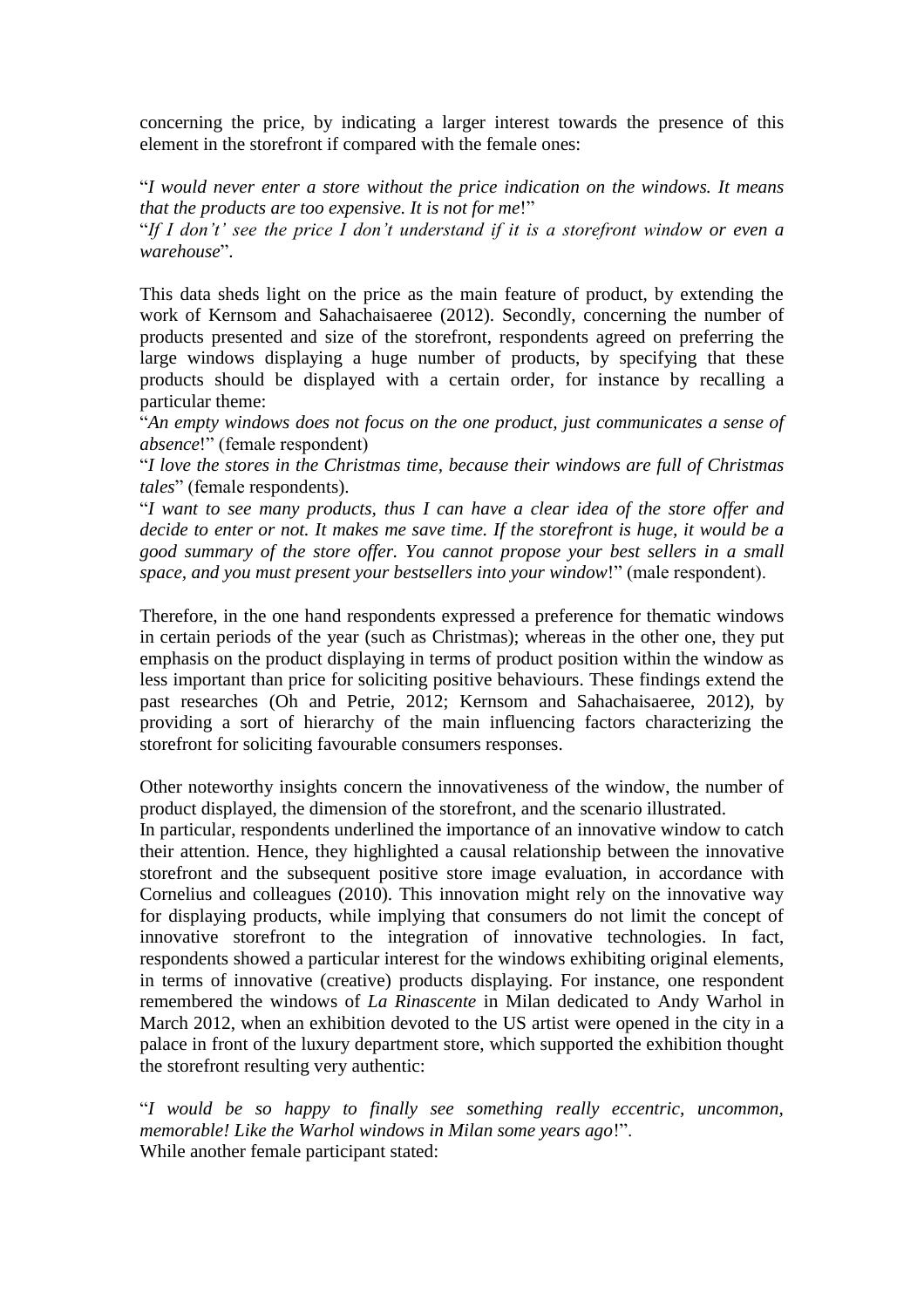"*I live in a city full of stores, thus I understand that for the competition among store windows is quite hard. But if I have to choose a store, I would prefer the one with the most original window. This would solicit my curiosity. But it is very rare, actually the stores propose so trivial windows*!".

# **4.1.2 Storefronts and negative consumer behaviour**

We further investigated the elements that discouraged consumers' entry decision or solicited negative feelings towards the retailer. As emerged from previous studies (Oh and Petrie, 2012; Kernsom and Sahachaisaeree, 2012; Jain et al., 2014), visual stimuli and (external) atmospherics are able to solicit also negative feelings in consumers, with negative consequences on their entry decision. For instance, a female participant specified that "*If the windows are ugly, I don't even see them*" and a male one reinforced: "*I even do not see the bad windows, I go further*".

Nevertheless, when asked what makes ugly a storefront, our participants agreed on the disorganization, limited number of products and ordinary windows:

"*When I see a storefront, I want to understand why the products are displayed in that way. Otherwise, I have the feeling to see something thrown away*" (female respondent).

"*The order of the product display makes the difference between a storefront window and a warehouse*" (male respondent).

Later some of them also associated the idea of disorganization with the limited number of the product:

"*Once I saw a storefront with only one bag in the middle. Where were the other items? I was wondering if the stores had also other items to sell*" (female participant). "*I simply don't like empty windows. They are the businesscard of the store, it is like giving your businesscard only with your name printed. It doesn't work*" (male participant).

While these findings reinforce the role of product displaying in the storefront decision (Oh and Petrie, 2012; Kernsom and Sahachaisaeree, 2012), they further distinguish the weight of this elements when soliciting positive either negative behaviours, by specifying that is more important for discouraging consumers entry decision. In fact, if storefront solicits positive reactions, the price emerges as more the most important element related to product displaying; whereas if the storefront solicits negative feelings, consumer consider the product position in the windows as the main cause. Another participant further specified the negative effect of ordinary windows:

"*I usually prefer the most authentic and original storefront. An ordinary storefront is so trivial, no effort for capturing my attention, just a common presentation of the product. I don't like this kind of windows*" (male respondent).

To support these statements, another (male) participant later added:

"*I can provide you an example: the windows of bookstores are ugly and boring*!".

# **4.2 Technology integration within storefronts**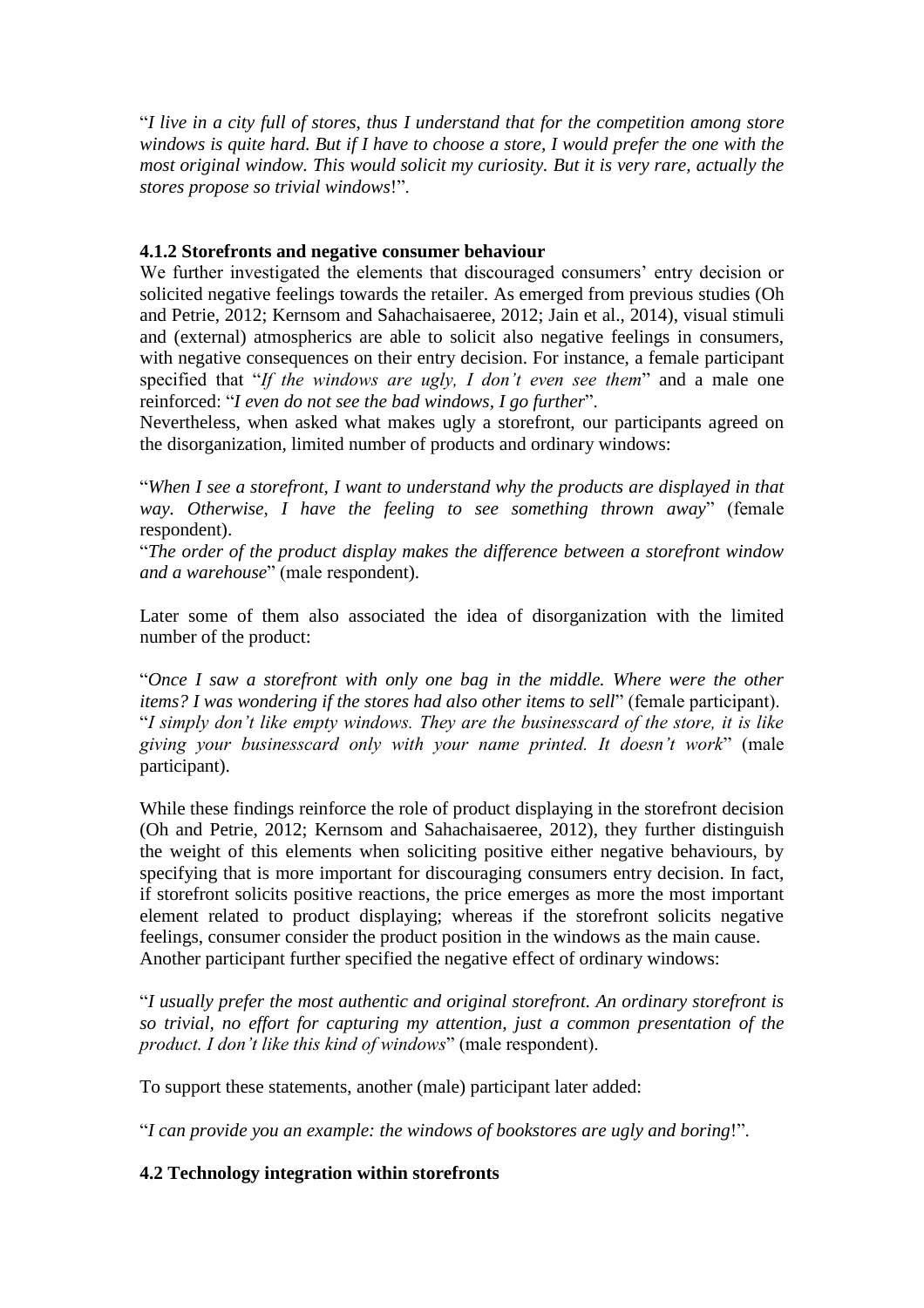Although the most of participants were previously unware of storefront windows enriched with interactive technologies, (a justification lay in the fact that in Italy only in Milan innovative storefronts have been introduced and for a limited time), they showed interest in them when they were introduced through several (accessible through supporting videos). This unawareness might justify the absence of interactive technologies in the list of important elements for soliciting consumers' interest and positive entry decision emerged in the first section of the focus group. Participants first impression was very positive:

"*It seems exciting. I would discover all the new arrivals and promotions directly from the storefront*" (female participant).

Similarly to the previous studies identifying usefulness as a driver of consumers acceptance of in-store technologies (Kim and Forsythe, 2009; Kim and Lee, 2013; Gross, 2015; Evanschitzky et al., 2015; Yang et al., 2015), this element emerged in the case of interactive technologies integrated within the window as the main factor able to influence consumers positive evaluations. In fact, participants appeared to be also influenced by the possibility to save time thanks to these new technologies:

"*If I can even order and pay from the storefront, I would avoid in/store queues*" (female participant).

This statement is further supported by the decreasing interactions with salespersons, perceived as a positive element:

"*Wow. It is lovely. I would avoid the interactions with stupid shopping assistants for purchasing. They usually try to oblige me to buy something that I don't like*" (female participant).

"*It is perfect when I'm in hurry, and I really need to avoid the stress coming from the interaction with the shopping assistant*!" (male participant).

Further characteristics rely on the innovativeness of the systems and on their ability to catch consumers attention:

"*I've never seen something like this. I would definitively try it*!" (female participant). "*I would approach this kind of store for sure. Where can I find one?*" (female participant).

"*It is very innovative. It catches my attention, even if I usually don't like very much walking and observing the windows*" (male participant).

Only one participant declared to be not able to evaluate the benefits of the integration of interactive technologies within the storefronts on the basis of the proposed examples.

### **5. Conclusion**

The present study is the first one to examine the storefront window elements able to influence consumer entry decision and the effects of the integration with interactive technologies. Starting from previous studies on the influence of storefront on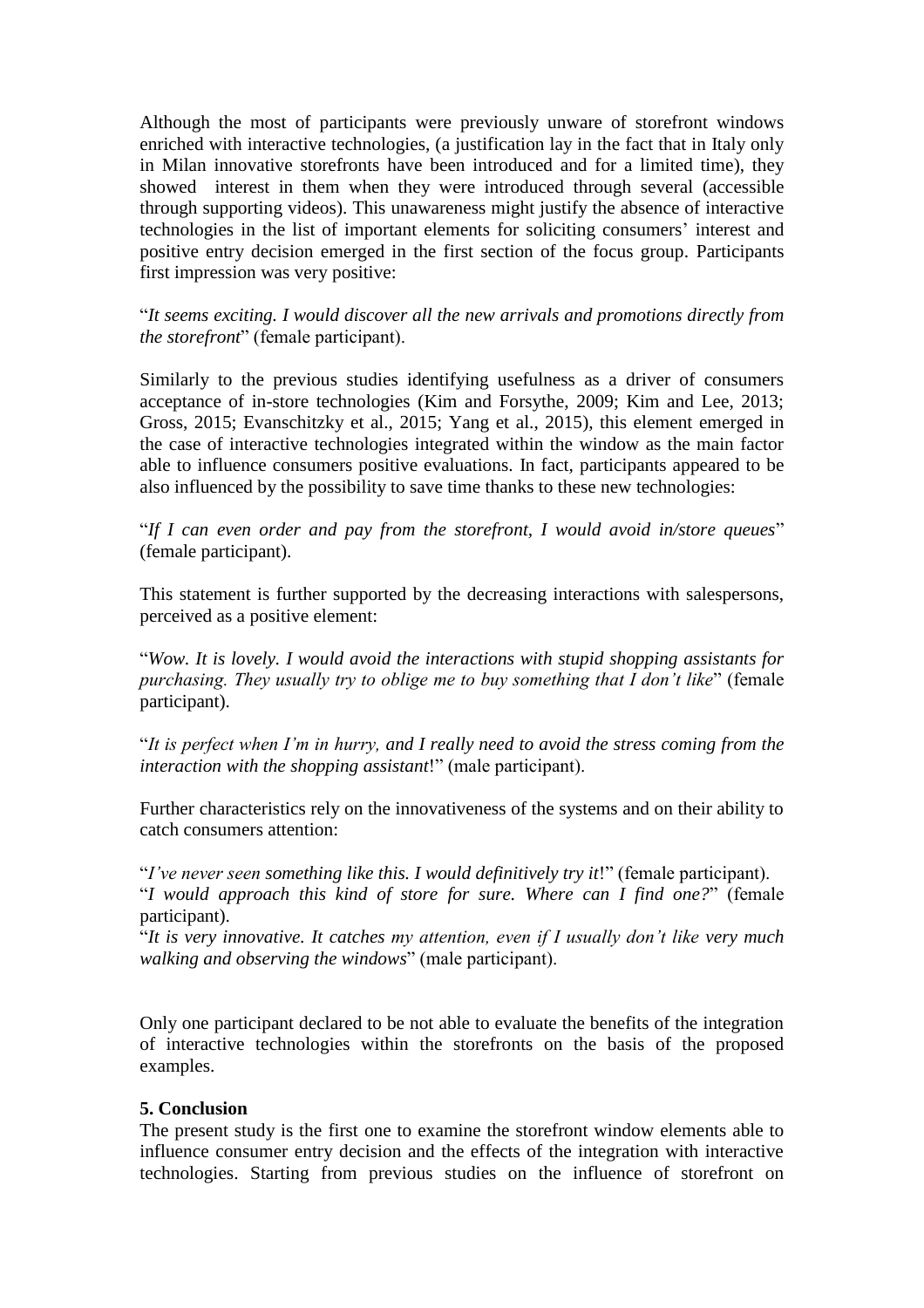consumer behaviour (Sen et al., 2002; Yildrin et al., 2007; Kent and Kirby, 2009; Cornelius et al., 2010; Oh et al., 2012; Jain et al., 2014), we selected a sample of consumers who based their entry decision only on the windows at least once.

Firstly, our analysis allowed identifying a sort of hierarchy of the main factors influencing consumers, which are in order: lights and brightness, colour, price, originality/authenticity, number of product, dimension of the window, and theme. Our study further figured out three elements soliciting negative feelings in consumers as disorganization, limited number of product and not original element displayed.

Secondly, our insights contribute to the current literature that provides small evidences on the positive consumers' reactions towards new technology-enriched storefront windows, by extending previous studies (Campos et al., 2012; Reitberger et al., 2009; Paradiso et al., 2005) with a more comprehensive view of the emerging benefits. In particular, these are both hedonic and functional. Hedonic value emerges from the introduction of entertaining elements able to solicit consumers attention and to make them to approach the storefront (i.e. see the example of Lacoste windows with motion capture). Functional value emerges from the possibility to visualize store offer from outside, and choose the favourite item before (or without) effectively entering (i.e. see the example of Kate Spade storefronts). According to respondents, this would help to save time and to avoid uncomfortable contacts with salespersons.

Thirdly, we did not find significant differences on the preferences according to gender. Both male and female respondents agreed on the same factors influencing their entry decisions, and had a similar reaction towards the introduction of interactive elements directly on the storefront.

Summarizing, past studies have argued that innovative technologies are becoming prevalent in the actual retail settings (Kourouthanassis et al., 2007; Papagiannidis et al., 2013; Rese et al., 2014; Demirkan and Spohrer, 2014; Pantano and Viassone, 2015), while proposing only few qualitative testing of storefronts enriched with specific technologies such as virtual mannequins or glasses equipped with haptic sensors (Paradiso et al., 2002; Paradiso and Leo, 2005; Reitberger et al., 2009; Meschtscherjakov et al., 2009). Our research figured out the possible consequences of an interactive technology introduction already in the storefront, independently of the specific system.

The results of our qualitative study led us to propose some implications for retail managers, store designers, and marketers in general. In fact, a key finding of this study is related to the large importance consumers give to the aesthetical elements of the storefront, with emphasis on the brightness and lights, then to the price. While the integration with interactive technologies would further provide entertaining and informative sources.

Although the current examples of this integration are quite isolated and limited to few cities for a short period, consumers reacted positively. This means that retailers should consider integrating interactive technologies within the storefronts to catch consumers' attention, by displaying informational and entertaining attributes. In the one hand, storefronts might become a sort of interactive store catalogue that consumer can access before entry the store to support their further shopping (utilitarian and functional value); in the other one, they provide a sort of entertaining scenario, where "playing" with products before effective purchasing (hedonic value). For these reasons, it seems to be the most effective improvement for attracting consumers towards the real (physical) stores and competing with the online ones offering interactive and frequently updated contents. Moreover, to elicit positive responses, retailers might include virtual mannequins connected to a motion camera and other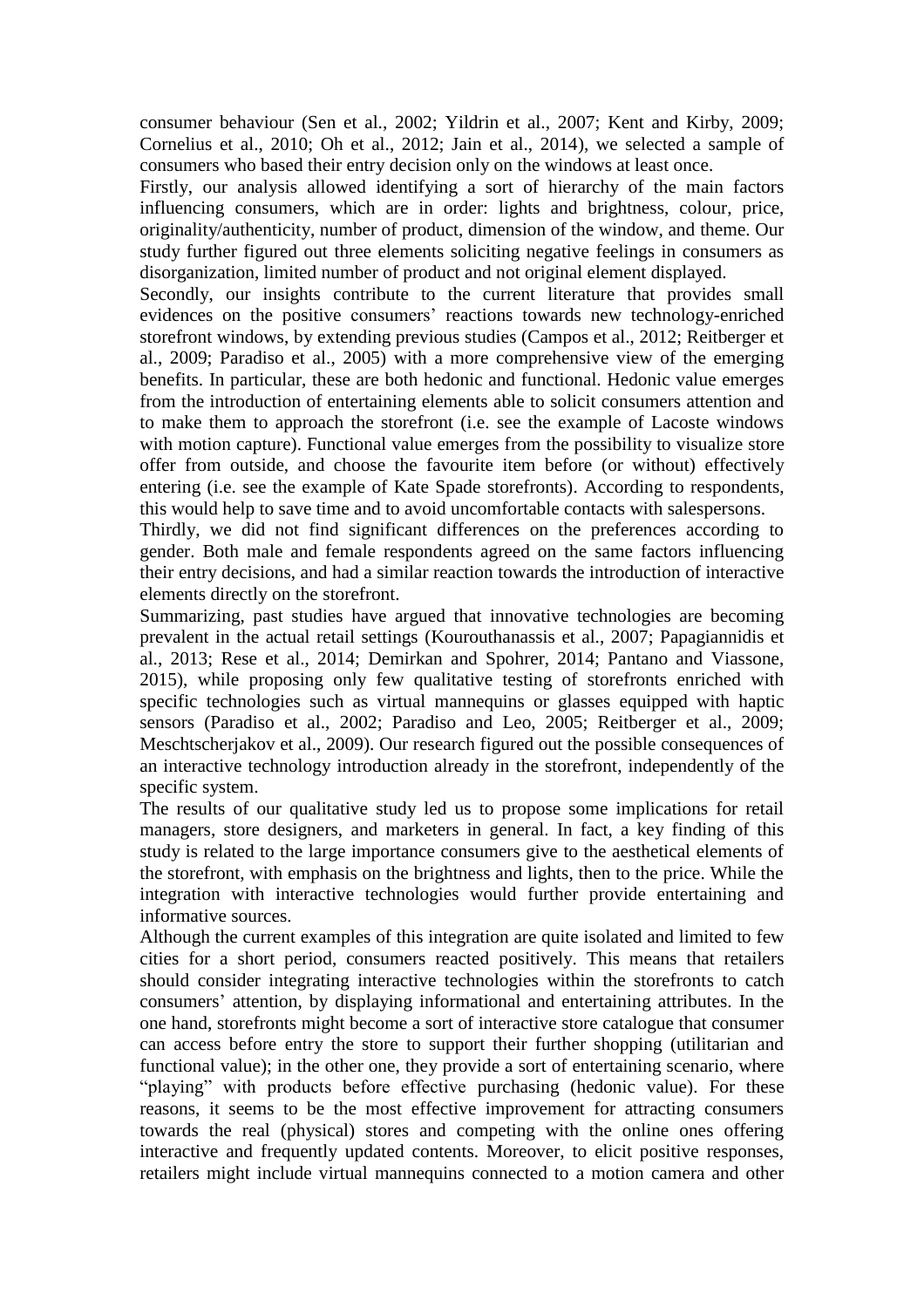elements able to recognize consumer proximity, touch screen displays, digital (interactive) signage, etc.. The benefits would be a major consumers' flow inside the store and more satisfied clients.

# **6. Limitations and future research directions**

As a preliminary and explorative research in a promising topic of modern retailing, the empirical part of the study is limited to a qualitative data setting with a convenience sample, who were not experienced users with the new interactive storefronts. For this reason they appreciated the novelty of the new windows. Therefore, our findings to not support evidence on consumers positive response if the interactive storefront is *common* to the majority of the stores, or if it will be still able to attract consumers without the actual characteristic of innovativeness. Future studies could investigate the features that make this integration appealing beyond the grade of novelty.

Moreover, the present study does not take into account the cost of the technology that might reduce retailers' willingness to adopt. The cost may vary according to the complexity of the technological infrastructure and related novelty, realism and input devices. In this paper, we limit suggesting retailers to be aware of the benefits coming from the interactive storefronts, without providing any specific details on the cost for introducing and efficiently managing the technology.

Another limitation that future studies might encompass relates the examples of interactive storefronts. Our study focused on windows redesigned for fashion and accessories, without providing any indications in the case of food and drinks, or electronics, etc.. Future researches might extend our insights by considering storefronts devoted to different product categories, in order to carry out more generalizable consumers' responses.

# **References**

Baek, E., Choo, H.J., Yoon, S.-Y., Jung, H., Kim, G., Shin, H., Kim, H., Kim, H., 2015. An exploratory study on visual merchandise of an apparel store utilizing 3D technology. Journal of Global Fashion Marketing: Bridging Fashion and Marketing. 26 (1), 33-46.

Bailey, L.F., 2014. The origin and success of qualitative research. International Journal of Market Research. 56(2), 167-184.

Bauer, C., Dohmen, P., Strauss, C., 2011. Interactive Digital Signage- An innovative service and its future strategies. Proceedings of the International Conference on Emerging Intelligent Data and Web Technologies. IEEE, pp. 137-142.

Campos, P., Campos, M., Freitas, P., Jorge, J., 2012. Foot-turistic multimedia: designing interactive multimedia installations for shoe shops. Multimedia Tools and Applications. 61(2), 471-487.

Chebat, J.-C., Chebat, C.G., Vaillant, D., 2001. Environmental background music and in-store selling. Journal of Business Research. 54 (2), 115-123.

Cornelius, B., Natter, M., Faure, C., 2010. How storefront displays influence retail store image. Journal of Retailing and Consumer Services. 17, 143-151.

Davis, F.D., 1989. Perceived usefulness, perceived ease of use, and user acceptance of information technology. MIS Quarterly. 13 (3), 319-340.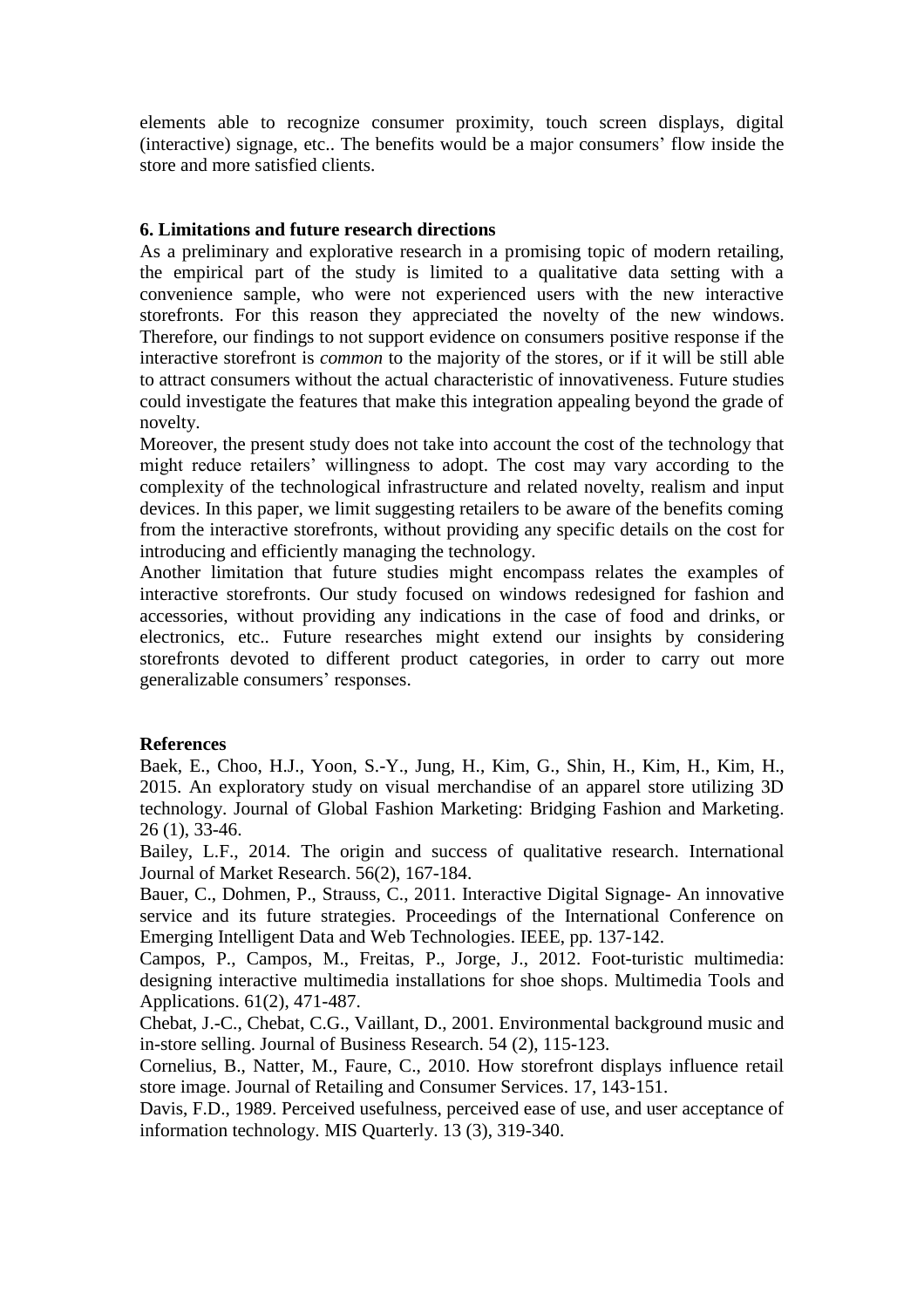Dennis, C., Newman, A., Michon, R., Brakus, J.J., Wright, L.Y., 2010. The mediating effects of perception and emotion: digital signage in mall atmospherics. Journal of Retailing and Consumer Service. 17 (3), 205-215.

Demirkan, H., Spohrer, J., 2014. Developing a framework to improve virtual shopping in digital malls with intelligent self-service systems. Journal of Retailing and Consumer Services, 21(5), 860–868.

Dube, L., Morin, S., 2001. Background music pleasure and store evaluation: intensity effects and psychological mechanisms. Journal of Business Research, 54 (2), 107- 113.

Evanschitzky, H., Iyer, G.R., Pillai, K.G., Kenning, P., Schutte, R., 2015. Consumer trial, continuous use, and

Harris, L., Dennis, C., 2011. Engaging customers on Facebook: Challenges for eretailers. Journal of Consumer Behaviour. 10, 338–346.

Hines, T., 2000. An evaluation of two qualitative methods (focus group interviews and cognitive maps) for conducting research into entrepreneurial decision making. Qualitative Market Research: An International Journal. 3(1), 7-16.

Gross, M., 2015. Exploring the acceptance of technology for mobile shopping: an empirical investigation among smartphone users. International Review of Retail, Distribution and Consumer Research. 25(3), 215-235.

Jain, V., Takayanagi, M., Malthouse, E.C., 2014. Effects of show windows on female consumers' shopping behaviour. Journal of Consumer Marketing. 31(5), 380-390.

Kent, A.M., Kirby, A.E., 2009. The design of the store environment and its implications for retail image. International Review of Retail, Distribution and Consumer Research. 19(4), 457-468.

Kernsom, T., Sahachaisaeree, N., 2012. Strategic Merchandising and Effective Composition Design of Window Display: A Case of Large Scale Department Store in Bangkok. Procedia, Social and Behavioral Sciences. 42, 422-428.

Kim, J., Forsythe, S. 2009. Adoption of sensory enabling technology for online apparel shopping. European Journal of Marketing. 43(9), 1101-1120.

Kirby, A.E., Kent, A.M., 2010. Architecture as brand: store design and brand identity. Journal of Product and Brand Management. 19(6), 432-439.

Kourouthanassis, P.E., Giaglis, G.M., Vrechopoulos, A.P., 2007. Enhancing user experience through pervasive information systems: The case of pervasive retailing. International Journal of Information Management. 27, 319-335.

Lee, S.Y., Kim, J.-O., Li, J.-G., 2011. Impacts of store crowding on shopping behavior and store image. Journal of Asian Architecture and Building Engineering. 10(1), 133-140.

Li, J.-G. T., Kim, J.-O., Lee, S.Y., 2009. An empirical examination of perceived retail crowding, emotions and retail outcomes. The Service Industries Journal. 29(5), 635- 652. **[Downlo](http://link.springer.com/content/pdf/10.1007%2F978-3-642-05408-2.pdf)**

Mesctscherjakov, A., Reitberger, W., Mirlacher, T., Huber, H., Tscheligi, M., 2009. AmIQuin- An ambient mannequin for the shopping environment. Lecture Notes in Computer Science. 5859, 206-214.

Michon, R., Chebat, J.-C., Turley, L.W., 2005. Mall atmospherics: the interaction effects of the mall environment on shopping behaviour. Journal of Business Research. 58(5), 576-583.

Muller, J., Alt, F., Schmidt, A., Michelis, D., 2010. requirements and design space for interactive public displays. Proceedings of the Conference on MM10. ACM, pp. 1285-1294.